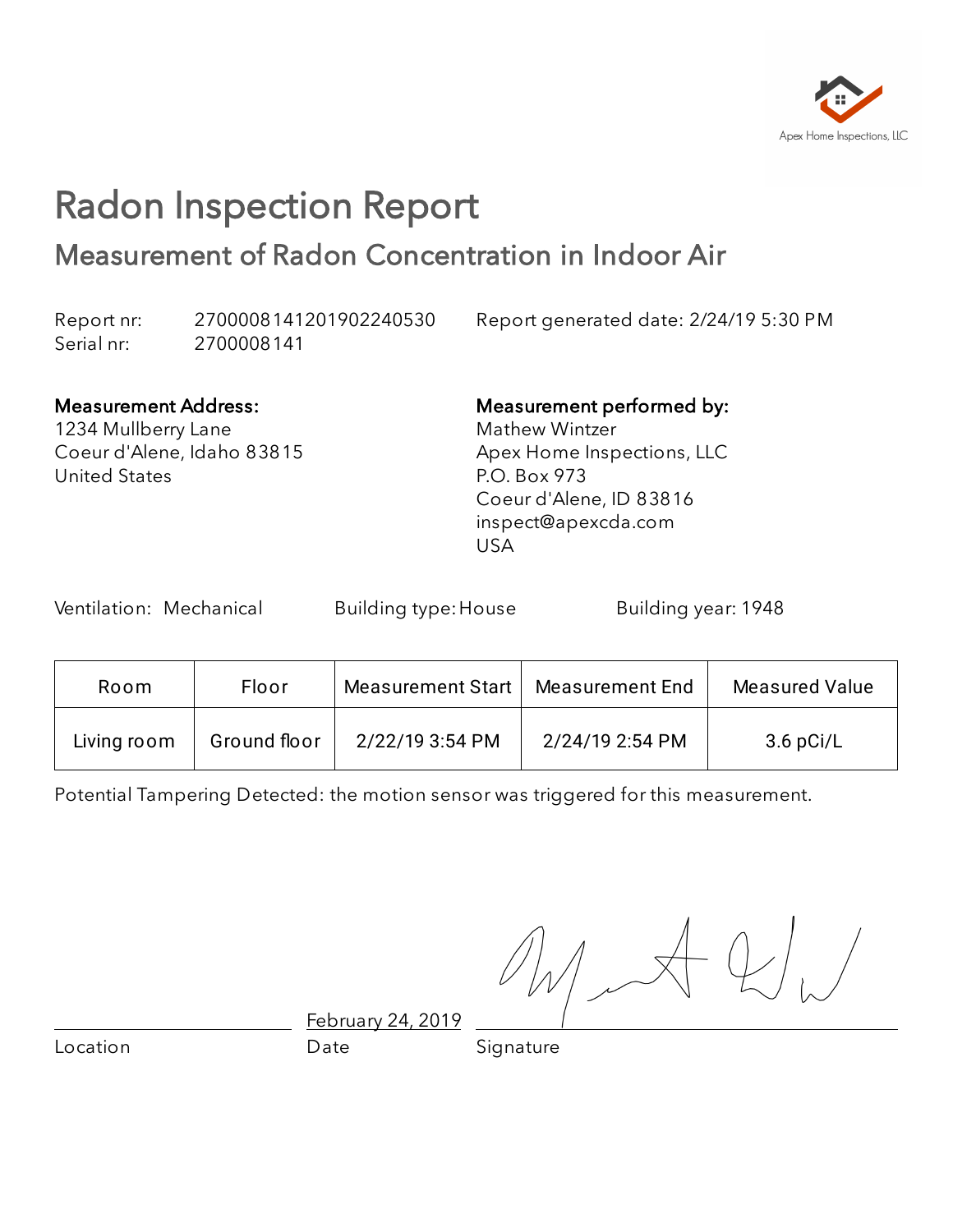

# Detailed Measurement Data

| <b>Units</b>     | Min   | Max   | Average |
|------------------|-------|-------|---------|
| Radon [pCi/L]    | 0.9   | 7.6   | 3.6     |
| Temperature [°F] | 54.7  | 63.0  | 58.0    |
| Humidity [%rH]   | 38    | 44    | 41      |
| Pressure [kPa]   | 93.54 | 94.34 | 94.00   |

## Radon measurements for hour 1 to hour 47

| Hour             | Radon [pCi/L] | Hour             | Radon [pCi/L] | Hour             | Radon [pCi/L] |
|------------------|---------------|------------------|---------------|------------------|---------------|
| 2/22/19 3:54 PM  | 1.5           | 2/23/19 7:54 AM  | 1.2           | 2/23/19 11:54 PM | 2.6           |
| 2/22/19 4:54 PM  | 7.6           | 2/23/19 8:54 AM  | 0.9           | 2/24/19 12:54 AM | 2.6           |
| 2/22/19 5:54 PM  | 5.0           | 2/23/19 9:54 AM  | 2.3           | 2/24/19 1:54 AM  | 2.3           |
| 2/22/19 6:54 PM  | 3.8           | 2/23/19 10:54 AM | 2.9           | 2/24/19 2:54 AM  | 3.8           |
| 2/22/19 7:54 PM  | 5.3           | 2/23/19 11:54 AM | 3.8           | 2/24/19 3:54 AM  | 4.9           |
| 2/22/19 8:54 PM  | 3.5           | 2/23/19 12:54 PM | 3.2           | 2/24/19 4:54 AM  | 5.8           |
| 2/22/19 9:54 PM  | 2.9           | 2/23/19 1:54 PM  | 2.6           | 2/24/19 5:54 AM  | 3.7           |
| 2/22/19 10:54 PM | 4.6           | 2/23/19 2:54 PM  | 2.3           | 2/24/19 6:54 AM  | 4.6           |
| 2/22/19 11:54 PM | 3.2           | 2/23/19 3:54 PM  | 2.6           | 2/24/19 7:54 AM  | 5.2           |
| 2/23/19 12:54 AM | 3.2           | 2/23/19 4:54 PM  | 4.4           | 2/24/19 8:54 AM  | 5.5           |
| 2/23/19 1:54 AM  | 2.3           | 2/23/19 5:54 PM  | 3.8           | 2/24/19 9:54 AM  | 6.4           |
| 2/23/19 2:54 AM  | 2.3           | 2/23/19 6:54 PM  | 2.9           | 2/24/19 10:54 AM | 5.8           |
| 2/23/19 3:54 AM  | 2.0           | 2/23/19 7:54 PM  | 4.4           | 2/24/19 11:54 AM | 6.4           |
| 2/23/19 4:54 AM  | 2.3           | 2/23/19 8:54 PM  | 3.2           | 2/24/19 12:54 PM | 5.2           |
| 2/23/19 5:54 AM  | 1.2           | 2/23/19 9:54 PM  | 4.6           | 2/24/19 1:54 PM  | 3.8           |
| 2/23/19 6:54 AM  | 2.6           | 2/23/19 10:54 PM | 4.0           |                  |               |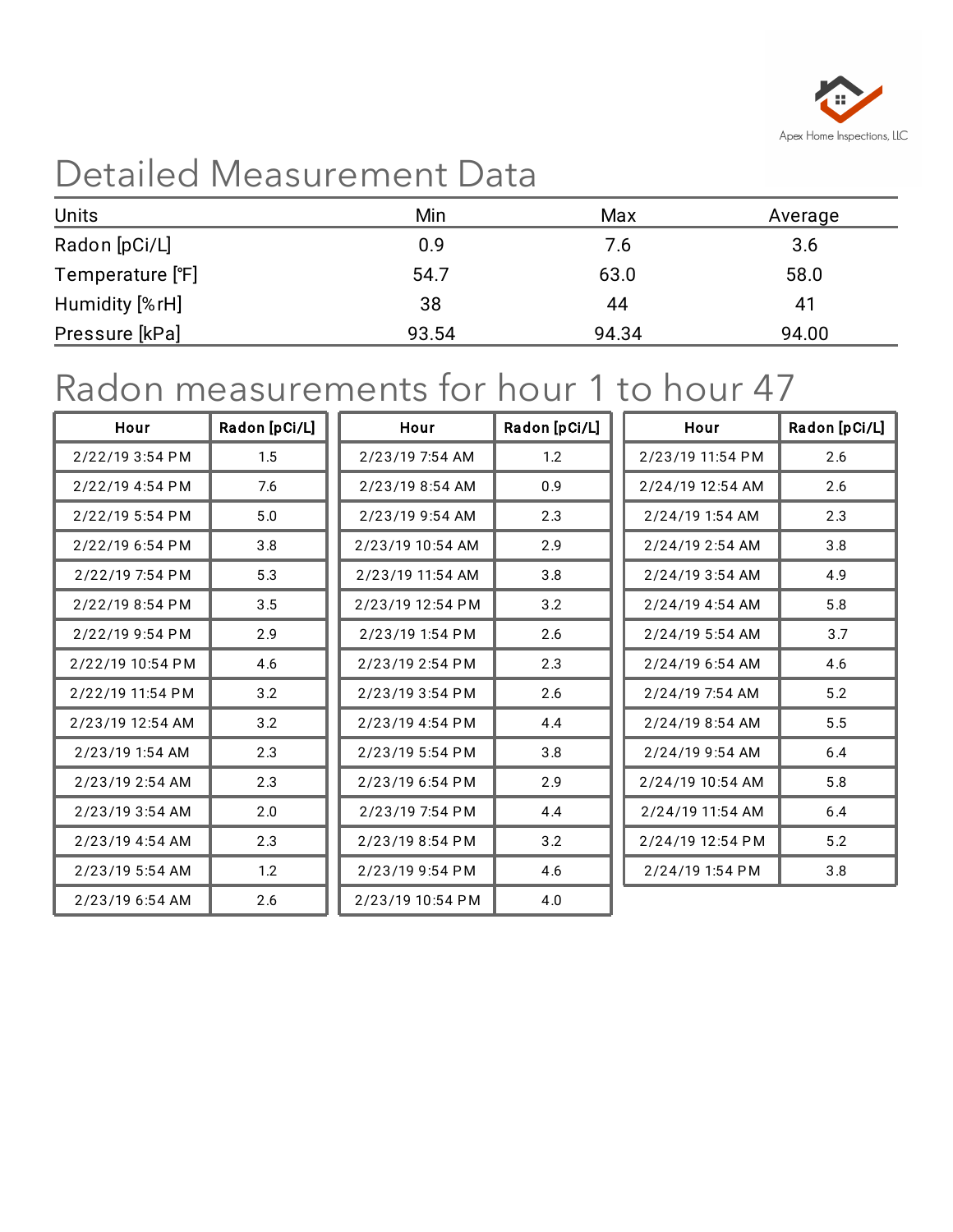# Radon and Motion Chart





### Humidity and Temperature Chart

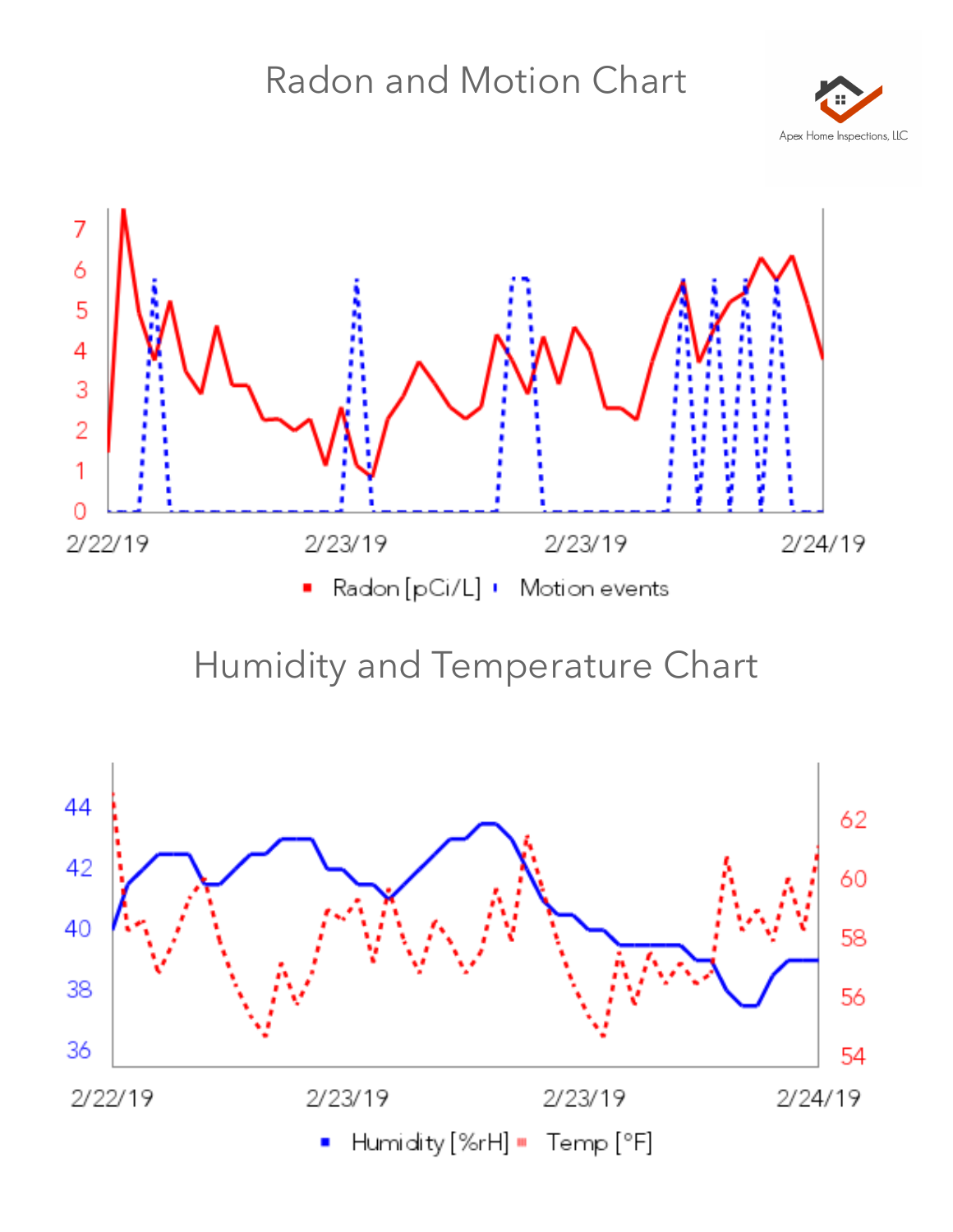#### Pressure Chart